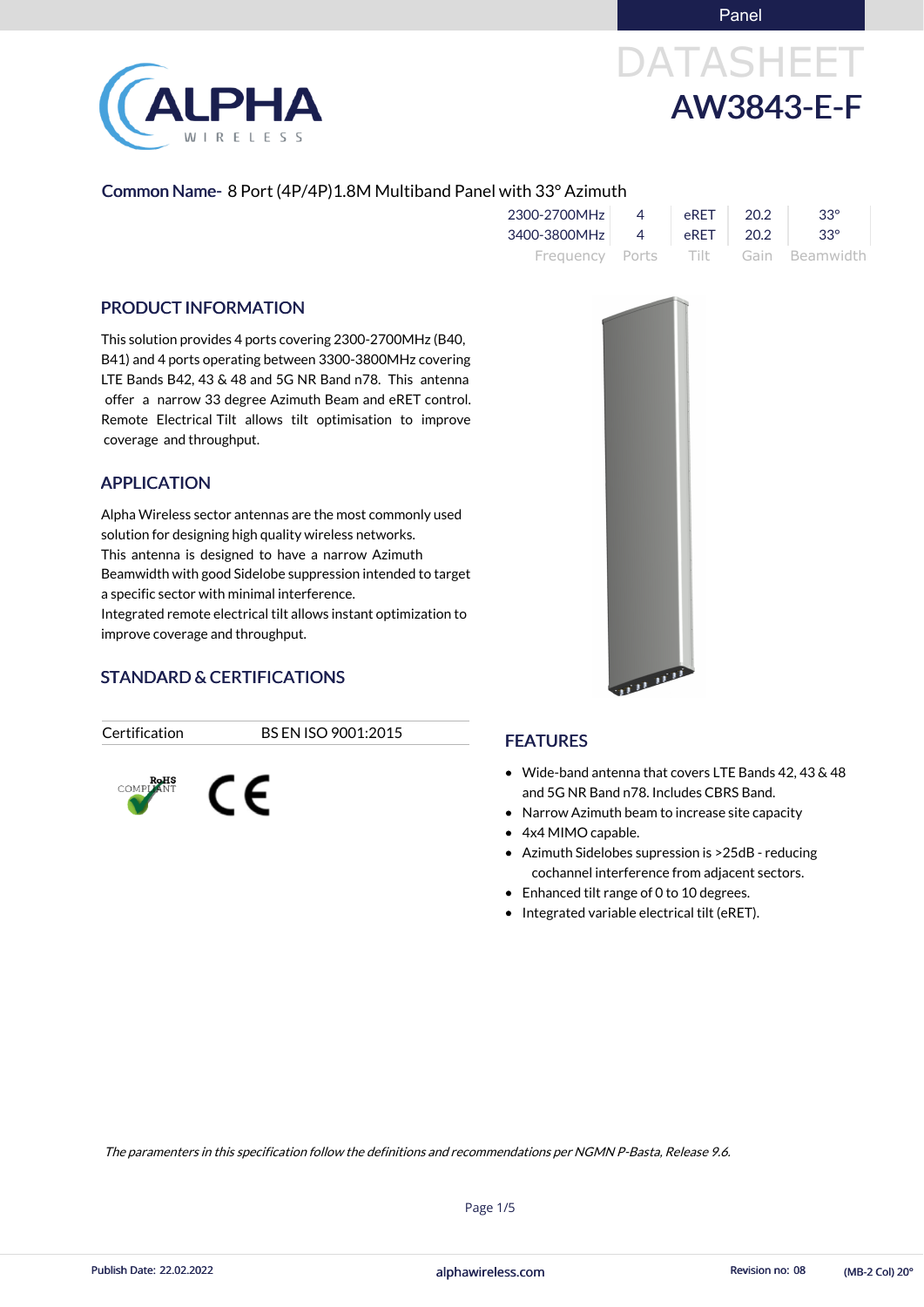

AW3843-E-F

#### TECHNICAL SPECIFICATION

| <b>Electrical Specifications</b>        |                                         |            |                        |                        |
|-----------------------------------------|-----------------------------------------|------------|------------------------|------------------------|
| <b>Frequency Range</b>                  |                                         | <b>MHz</b> | 2300 - 2700            | 3400 - 3800            |
| Polarisation                            |                                         | Degree     | +/-45° Slant Linear    |                        |
| Gain                                    | Basta                                   | dBi        | $19.7 \pm 0.5$         | $19.7 \pm 0.5$         |
|                                         | Max                                     | dBi        | 20.2                   | 20.2                   |
|                                         | Azimuth Beamwidth                       |            | $33^\circ$             | $33^\circ$             |
| Azimuth Beam Squint                     |                                         | Degree<    | $3^{\circ}$            | $3^{\circ}$            |
| <b>Elevation Beamwidth</b>              |                                         | Degree     | $7.0^{\circ}$ (+/- 1°) | $6.8^{\circ}$ (+/- 1°) |
| <b>Electrical Downtilt</b>              |                                         | Degree     | $TOo - T10o$           | $TOo - T10o$           |
| <b>Electrical Downtilt Deviation</b>    |                                         | Degree<    | $1^{\circ}$            | $1^{\circ}$            |
| Impedance                               |                                         | Ohms       | 50                     | 50                     |
| <b>VSWR</b>                             |                                         | $\prec$    | 1.5                    | 1.5                    |
| Return Loss                             |                                         | dB         | 14                     | 14                     |
| <b>Isolation</b>                        |                                         | dB         | 25                     | 25                     |
|                                         | Front to Back Ratio: Total Power +/-30° | dB         | 30                     | 30                     |
| Upper Sidelobe Suppression, Peak to 20° |                                         | dB         | 18                     | 18                     |
| <b>Cross-Polar Discrimination</b>       |                                         | dB         | 16                     | 16                     |
| Maximum Effective Power Per Port        |                                         | W          | 150                    | 100                    |

### Representative Pattern Files





Azimuth **Elevation** 

For radiation pattern files, please login at www.alphawireless.com

#### alphawireless.com

Publish Date: 22.02.2022 **Revision no: 08** (MB-2 Col) 20° alphawireless.com

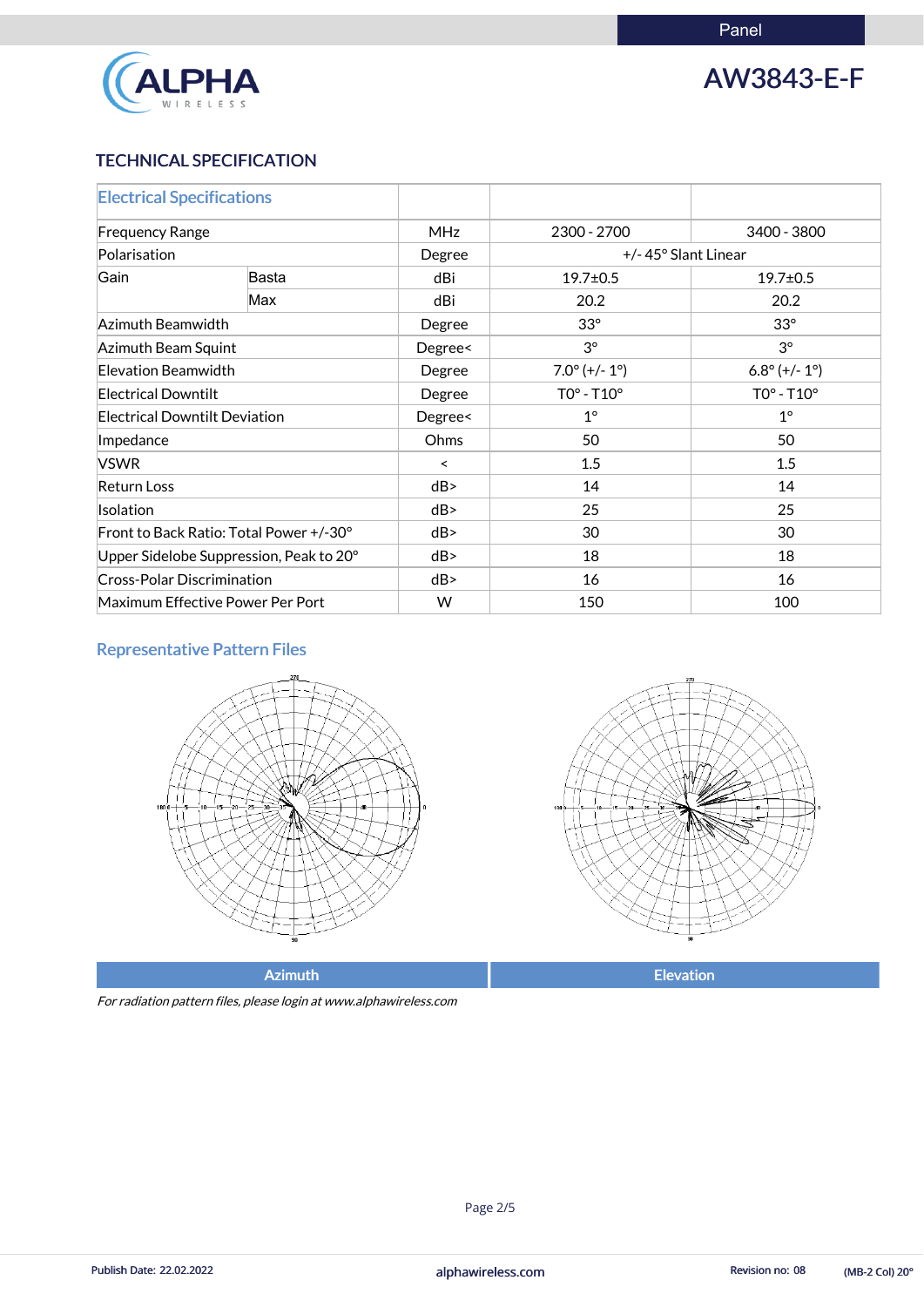

## AW3843-E-F

### TECHNICAL SPECIFICATION

| <b>Mechanical Specifications</b>                |                              |                                                |
|-------------------------------------------------|------------------------------|------------------------------------------------|
| Dimensions                                      | $mm$ (in)                    | 1898 (74.7) x 470 (18.5) x 115 (4.5) - LxWxH   |
| Packing Size (LxWxD)                            | $mm$ (in)                    | $1915(75.4) \times 570(22.5) \times 260(10.3)$ |
| Net Weight (antenna)                            | kg (lb)                      | 25(55.1)                                       |
| Net Weight (mount)                              | kg (lb)                      | 4.5(9.9)                                       |
| <b>Shipping Weight</b>                          | kg (lb)                      | 37.5(82.6)                                     |
| Connector Type (Female)                         |                              | $4.3 - 10$                                     |
| Connector Quantity                              |                              | 8 (4 x 2.5 GHz, 4 x 3.5 GHz)                   |
| <b>Connector Position</b>                       |                              | <b>Bottom</b>                                  |
| Windload Frontal (at Rated Wind Speed: 150km/h) | N(lbf)                       | 707 (158.9)                                    |
| Windload Lateral (at Rated Wind Speed: 150km/h) | N(lbf)                       | 136 (30)                                       |
| <b>Survival Wind Speed</b>                      | km/h (mph)                   | 200 (125)                                      |
| Radome Material                                 |                              | <b>Pultruded Fiberglass</b>                    |
| Radome Colour                                   |                              | Light Gray                                     |
| <b>Product Compliance Environmental</b>         |                              | <b>RoHS</b>                                    |
| <b>Lightning Protection</b>                     |                              | <b>DC Grounded</b>                             |
| Cold Temperature Survival                       | $^{\circ}$ C ( $^{\circ}$ F) | $-40(-40)$                                     |
| Hot Temperature Survival                        | $^{\circ}$ C ( $^{\circ}$ F) | 70 (158)                                       |

### Array Layout and RET Information



| Configuration                  |                                                         |
|--------------------------------|---------------------------------------------------------|
| 2300-2700 MHz                  | One RET for each array: Y1, Y2                          |
| 3400-3800 MHz                  | One RET for each array: P1, P2                          |
| <b>Total Quantity</b>          | <b>Four RET Motor Controllers</b>                       |
| <b>Location and Interface</b>  |                                                         |
| <b>RET Controller Location</b> | Inside antenna radome housing                           |
| <b>RET</b> Interface           | Pair of AISG 8 Pin DIN connectors, one male, one female |
| RET Interface Quantity         | One pair of AISG 8 Pin DIN connectors                   |
| <b>RET</b> Interface Location  | On connector plate located at bottom of antenna         |
| <b>Electrical</b>              |                                                         |
| Input Voltage                  | $10 - 30V$                                              |
| Power Idle Mode                | $\leq 1W$                                               |
| Power Active Mode              | ~< 10W                                                  |
|                                |                                                         |

| Note: Coloured box sizes do  |  |
|------------------------------|--|
| not represent antenna sizes. |  |

| Array | Frequency<br><b>MHz</b> | Ports   | RET<br>ID |
|-------|-------------------------|---------|-----------|
| Y1    | $2300 - 2700$           | $1 - 2$ | 1         |
| Υ2    | $2300 - 2700$           | $3 - 4$ | 2         |
| P1    | $3400 - 3800$           | $5 - 6$ | З         |

|  | 3400<br>$-3800$ |  |  |
|--|-----------------|--|--|
|--|-----------------|--|--|

Protocol

3GPP / AISG 2.0

#### alphawireless.com

Publish Date: 22.02.2022 **Exercise 2018 Publish Date: 22.02.2022 Revision no: 08** (MB-2 Col) 20°

Page 3/5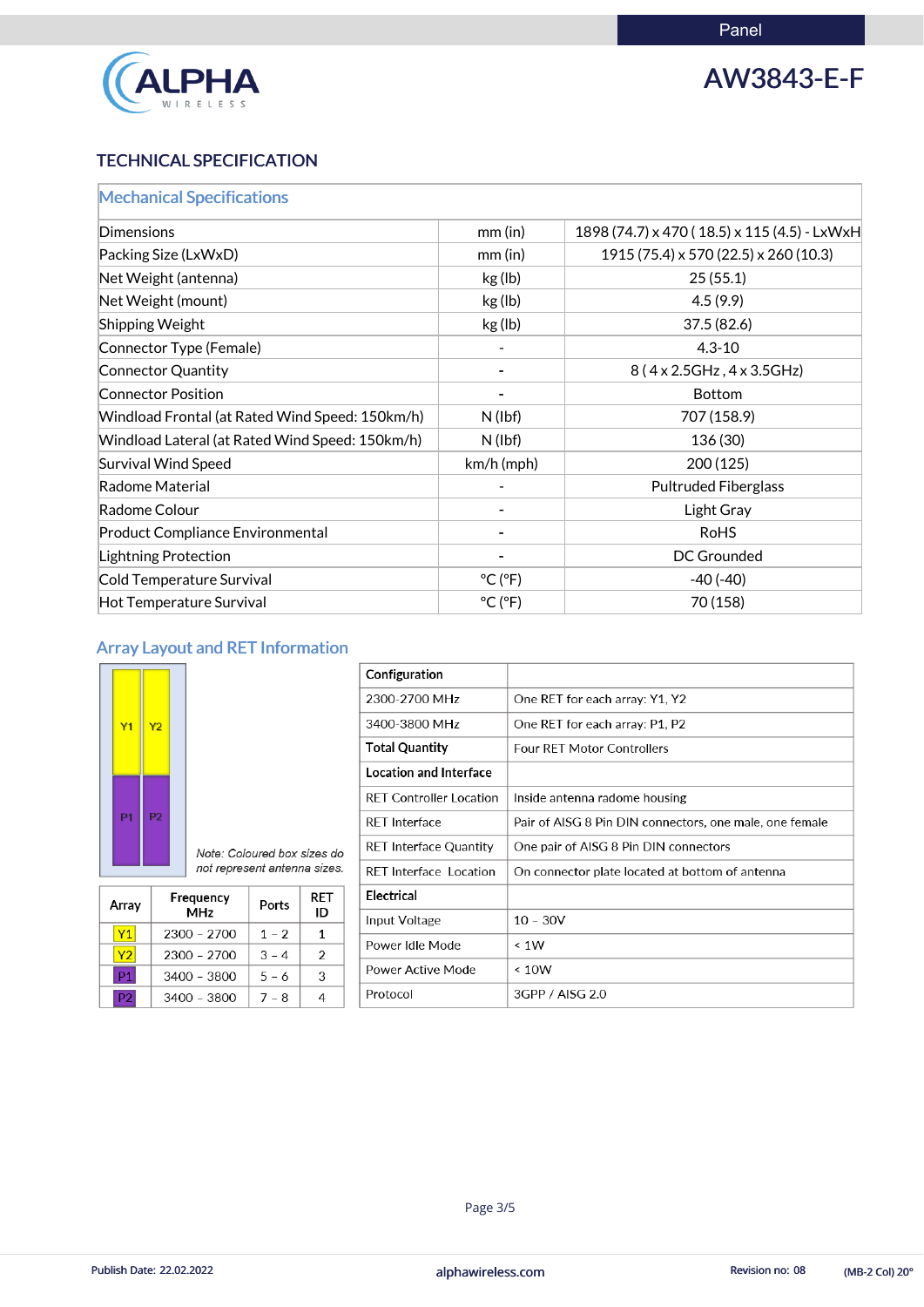Panel



## AW3843-E-F

#### TECHNICAL SPECIFICATION

#### Mechanical Illustration

#### All measurements are in mm (in)









Page 4/5

Publish Date: 22.02.2022 **alphawireless.com** and alphawireless.com Revision no: 08 (MB-2 Col) 20°